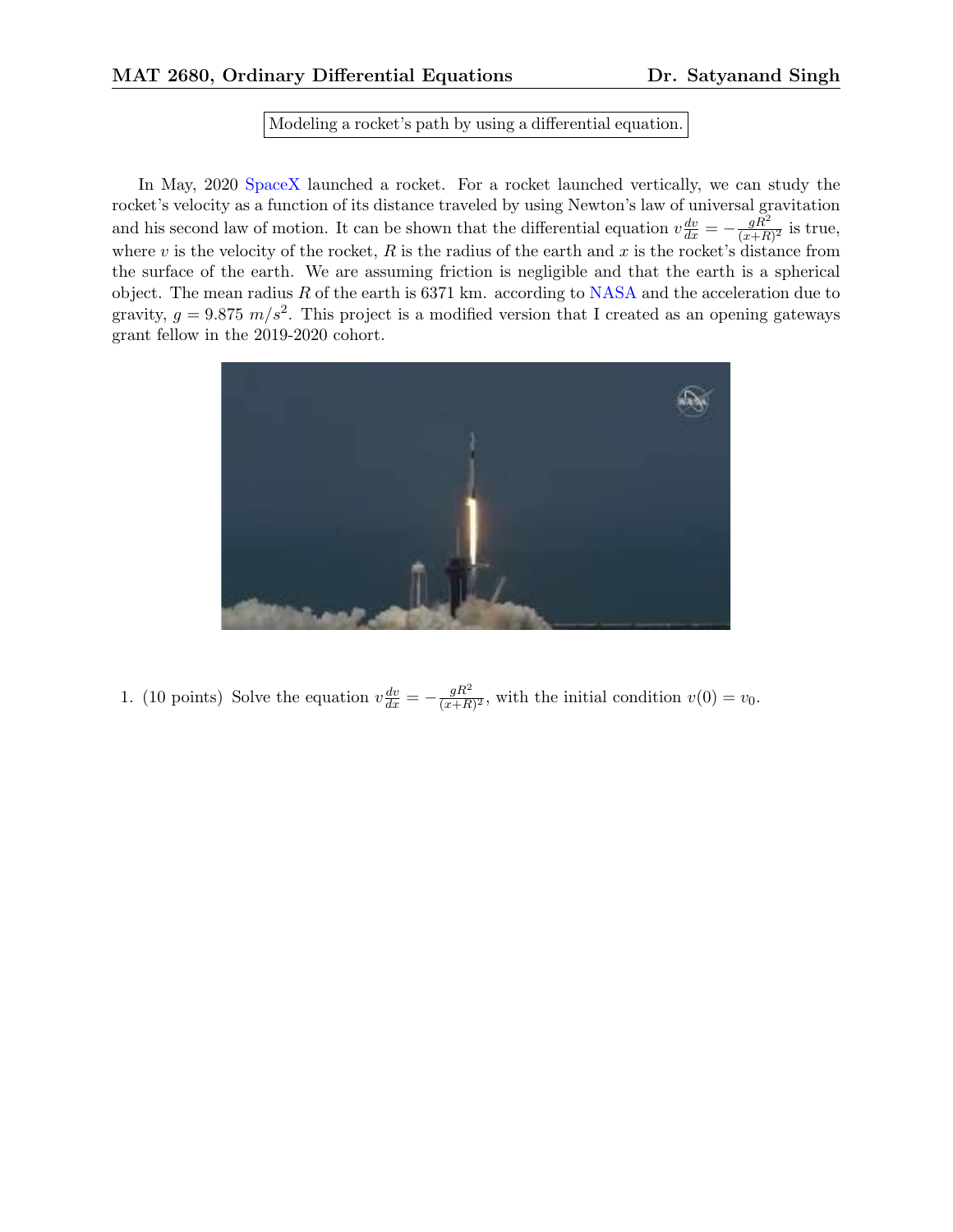2. (10 points) Use your solution from problem 1, to show that  $v =$ <sup>1</sup>  $2gR^2\left(\frac{1}{R+x}-\frac{1}{R}\right)$  $+ v_0^2$ .

3. (10 points) Plot the graph of  $v(x)$  verses *x*, when the initial velocity,  $v_0 = 700$  m/s and find the value of *x* if it exists when  $v(x) = 0$ . Repeat this for  $v_0 = 12500$  m/s.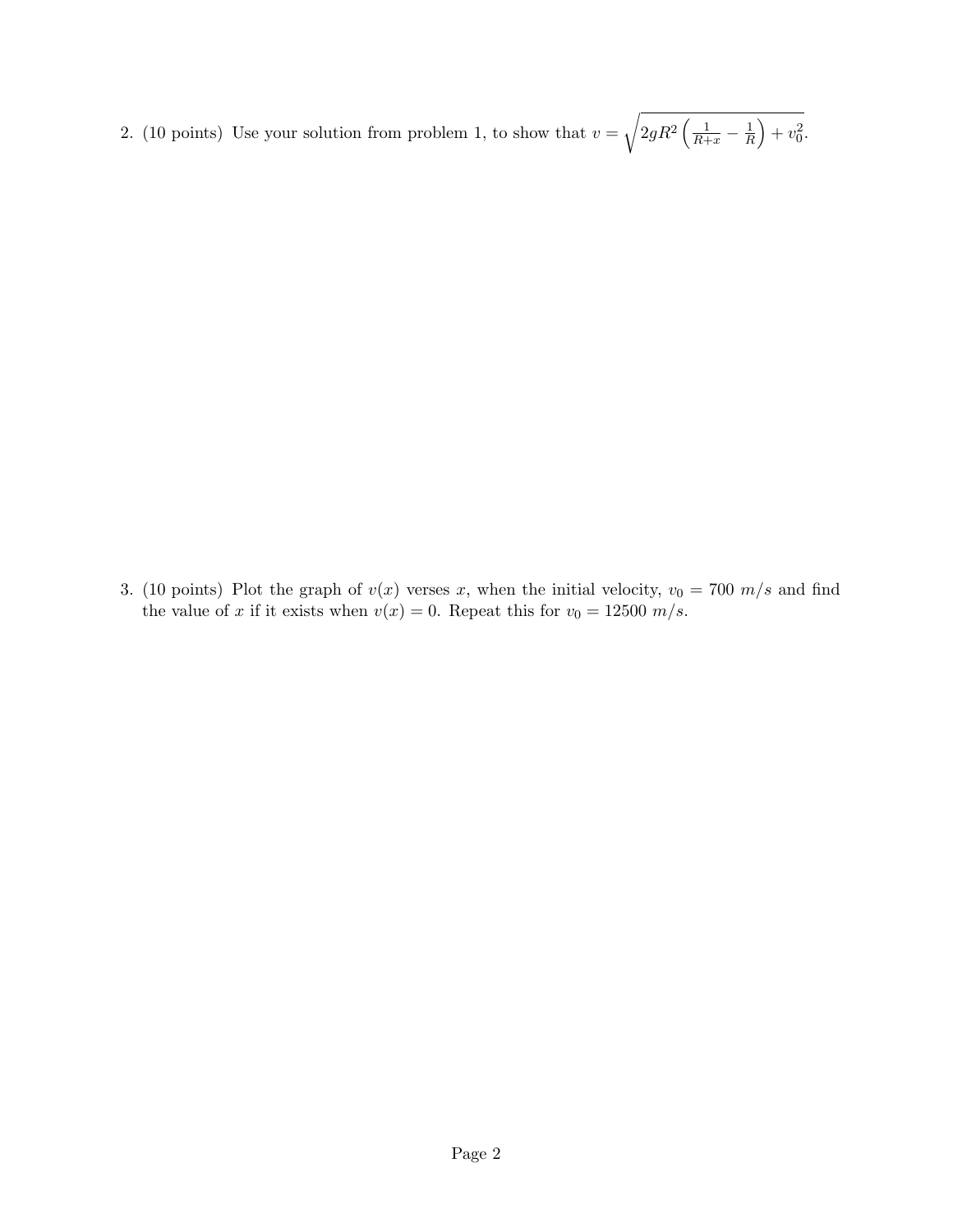4. (20 points) By trial and error predict the smallest positive initial velocity  $v_0$  such that  $v(x)$ will eventually achieve  $0$  as  $x$  increases. Give a practical interpretation of this cut off value of  $v_0$ .

5. (50 points) (a) When the rocket reaches the top of its trajectory  $x = L$ , find its initial velocity, *v*0? Hint: Use the formula you derived in problem 2 and consider what the value of the final velocity *v* at this instant will be.

(b) Use the expression you obtained in part (a) for the velocity which we will now call *v<sup>L</sup>* and compute the limit,  $v_e = \lim_{L \to +\infty} v_L$ .

(c) Compute the numerical value of *ve*.

- (d) Give a physical interpretation of  $v_e$  and compare its value with the value of  $v_0$  obtained in problem 4.
- (e) How does your calculated value for *ve*, the escape velocity compare with the actual value stated by NASA?